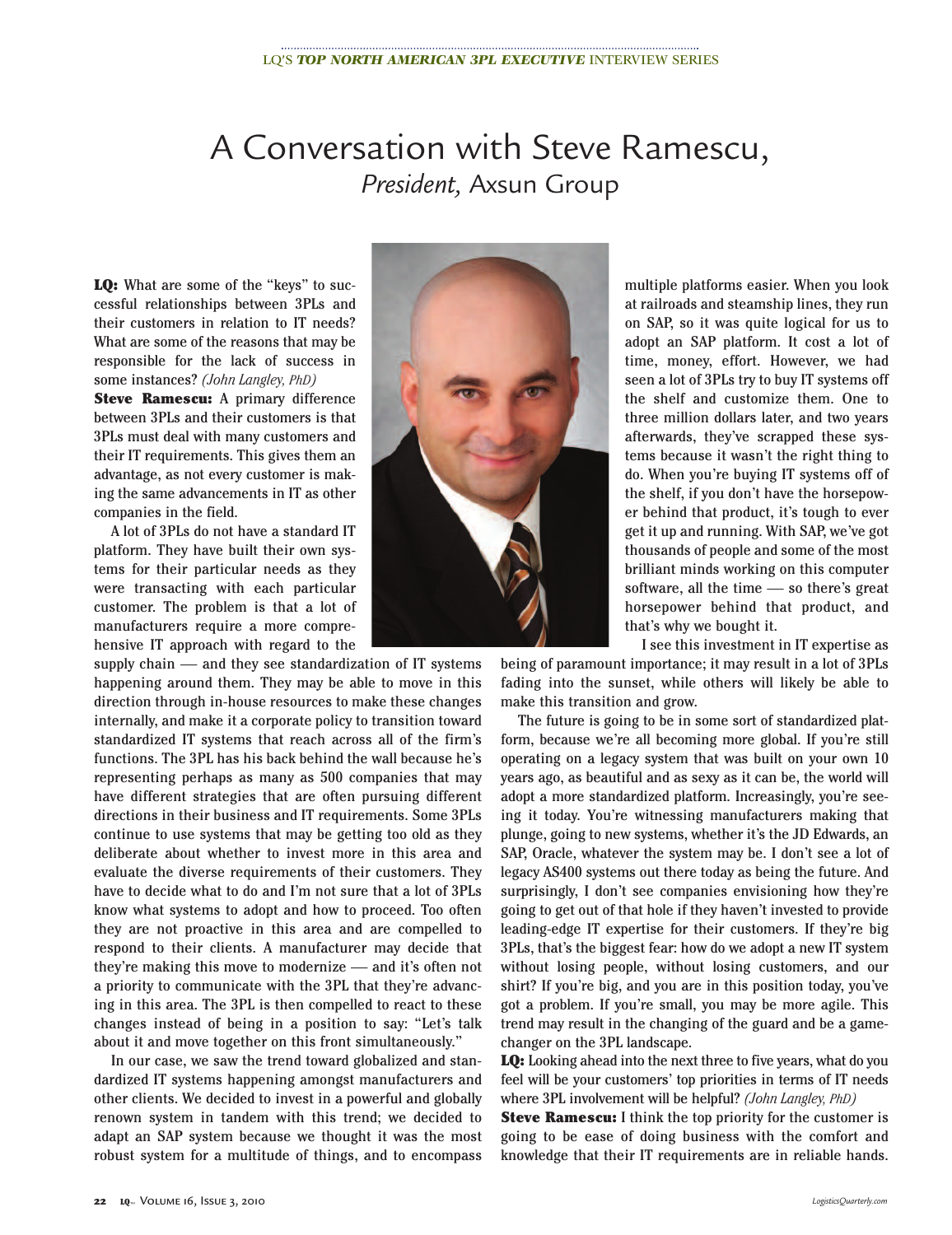## **The power to save...**

## **Save transportation costs. Save the environment.**

Get total control over your costs and help save the environment with<br>Axsun, Canada's leading cross border intermodal service provider for<br>LTL and full load.<br>Shipping by rail is six times more energy efficient than over-the Axsun, Canada's leading cross border intermodal service provider for LTL and full load.

x times more energy efficient than over-the-ro<br>ns you save from start to finish, across all NAF<br>out the power of Axsun to work for you.<br>Take control with **AXSUN!** Shipping by rail is six times more energy efficient than over-the-road transport. That means you save from start to finish, across all NAFTA<br>borders, when you put the power of Axsun to work for you. borders, when you put the power of Axsun to work for you.



MONTREAL: 1.888.99.**AXSUN** (29786) MONTREAL: 1.888.99.**AXSUN** (29786)<br>TORONTO: 1.888.40.**AXSUN** (29786)

**Economical Efficient Eco-Friendly**



One source. One promise.

axsungroup.com